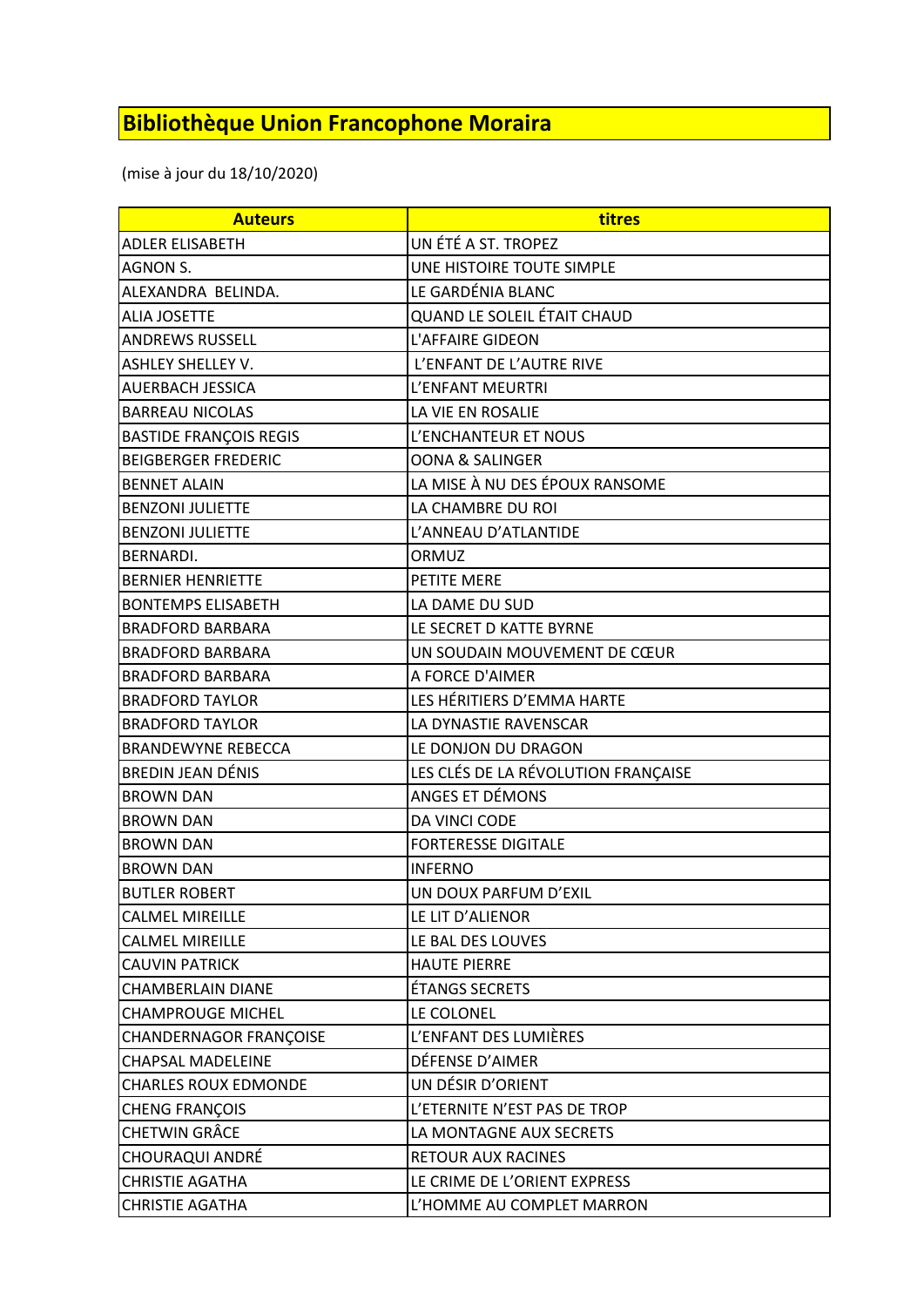| <b>CHRISTIE AGATHA</b>            | MON PETIT DOIGT M'A DIT                     |
|-----------------------------------|---------------------------------------------|
| <b>CHRISTIE AGATHA</b>            | TÉMOIN INDÉSIRABLE                          |
| <b>CITADI PIERRE</b>              | PORTRAITS DE FEMMES                         |
| <b>CLAVEL BERNARD</b>             | L'HOMME DU LABRADOR                         |
| <b>CLAVEL BERNARD</b>             | <b>MAUDITS SAUVAGES</b>                     |
| <b>CLEEVES ANN</b>                | DES VÉRITÉS CACHÉES                         |
| <b>CLERMONT TONNERRE ADELAIDE</b> | LE DERNIER DES NOTRES                       |
| <b>COBEN HARLAN</b>               | TU ME MANQUES                               |
| <b>COBEN HARLAN</b>               | SIX ANS DÉJÀ                                |
| <b>COELHO</b>                     | L'ALCHIMISTE                                |
| <b>COELHO</b>                     | VERONIKA DÉCIDE DE MOURIR                   |
| <b>CONROY PAT</b>                 | LE PRINCE DES MARRÉES                       |
| <b>CONSTANTINE BARBARA</b>        | ET PUIS PAULETTE                            |
| <b>COOKSON CATHERINE</b>          | L'AME SŒUR                                  |
| <b>CORNWELL PATRICIA</b>          | LA VILLE DES FRELONS                        |
| <b>CORNWELL PATRICIA</b>          | L'ILE AUX CHIENS                            |
| <b>CORNWELL PATRICIA</b>          | <b>REGISTRE DES MORTS</b>                   |
| ICRAIS ROBERT                     | LA SENTINELLE DE L'OMBRE                    |
| D'ORMESSON JEAN                   | LE BONHEUR A SAN MINIATO                    |
| D'ORMESSON JEAN                   | LA DOUANE DE LA MER                         |
| D'ORMESSON JEAN                   | HISTOIRE DU JUIF ERRANT                     |
| <b>DANVY JACQUES</b>              | <b>MYSTERE A L'INSTITUTION SAINT BENOIT</b> |
| DE BLASI MARLENA                  | MILLE JOURS EN TOSCANE                      |
| DE GRÈCE MICHEL                   | LA BOUBOULINA                               |
| DE RIVOYRE CHRISTINE              | <b>BELLE ALLIANCE</b>                       |
| <b>DEFONSECA MISHA</b>            | <b>SURVIVRE AVEC LES LOUPS</b>              |
| <b>DELERM PHILIPPE</b>            | LES AMOUREUX DE L'HOTEL DE VILLE            |
| <b>DESCARS GUY</b>                | LA JUSTICIÈRE                               |
| <b>DICKER JOEL</b>                | LA VÉRITÉ SUR HARRY QUEBERT                 |
| DOHERTY PAUL C                    | LA COURONNE DES TÉNÈBRES                    |
| <b>DONNA LÉON</b>                 | L'AFFAIRE PAOLA                             |
| <b>DORIN FRANCOISE</b>            | LES CŒURS À DEUX PLACES                     |
| <b>DORIN FRANCOISE</b>            | LES CORBEAUX ET LES RENARDES                |
| <b>DORIN FRANCOISE</b>            | LA MOUFLETTE                                |
| <b>DUENAS MARIA</b>               | L'ESPIONNE DE TANGER                        |
| <b>DUPONT TROUBERZKOY KYRA</b>    | LE HASARD A TOUT PRÉVU                      |
| DUPUY MARIE BERNADETTE            | LES DEMOISELLES DES BORIES                  |
| <b>ECO UMBERTO</b>                | LE PENDULE DE FOUCAULT                      |
| <b>EGEN JEAN</b>                  | LES ENFANTS DE LUOIS                        |
| <b>EL JAMES</b>                   | <b>CINQUANTE NUANCES DE GREY</b>            |
| <b>EL JAMES</b>                   | <b>CINQUANTE NUANCES PLUS SOMBRES</b>       |
| EVENOU DANIÈLE                    | RIRE POUR NE MAS PLEURER                    |
| FEDOROVSKI VLADIMIR               | PARIS ST PETERSBOURG                        |
| <b>FERRARELLA MARIE</b>           | L'ENFANT DU CHANTAGE                        |
| <b>FETJAIME JEAN LOUIS</b>        | LE CRÉPUSCULE DES ELFES                     |
| <b>FOLLETT KEN</b>                | APOCALYPSE SUR COMMANDE                     |
| <b>FOLLETT KEN</b>                | <b>AUX PORTES DE L'ETERNITE</b>             |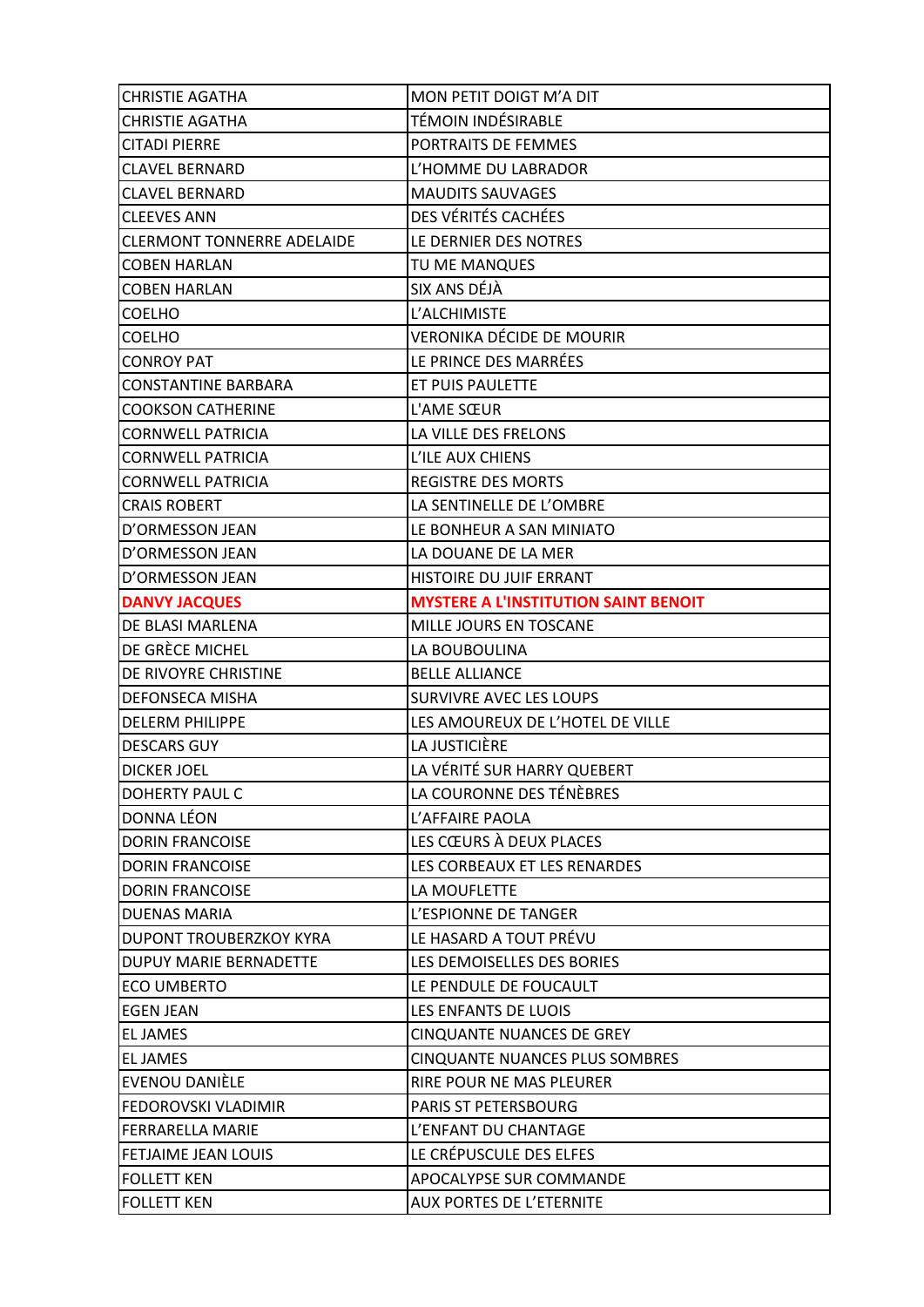| <b>FOLLETT KEN</b>         | LA MARQUE DE WINFIELD                   |
|----------------------------|-----------------------------------------|
| <b>FOLLETT KEN</b>         | PAPER MONEY                             |
| <b>FOLLETT KEN</b>         | LE PAYS DE LA LIBERTÉ                   |
| <b>FOLLETT KEN</b>         | LE RÉSEAU CORNEILLE                     |
| <b>FOLLETT KEN</b>         | LE SCANDALE MODIGLIANI                  |
| <b>FOLLETT KEN</b>         | LE VOL DU FRELON                        |
| <b>FONDA JANE</b>          | <b>MA VIE</b>                           |
| <b>FORD RICHARD</b>        | CANADA                                  |
| <b>FRAIN IRENE</b>         | LA MAISON DE LA SOURCE                  |
| <b>FRANCK ET VAUTRIN</b>   | <b>BORO S'EN VA EN GUERRE</b>           |
| <b>FREIRE ESPIDO</b>       | <b>IRLANDAIS</b>                        |
| <b>FULVIO LUCADI</b>       | LE GANG DES RÊVES                       |
| <b>FYFIELD FRANCIS</b>     | APPARENCES TROMPEUSES                   |
| <b>FYFIELD FRANCIS</b>     | LE FOND DE L'IMPASSE                    |
| <b>GABALDON DIANA</b>      | LE CHARDON ET LE TARTAN                 |
| <b>GALLAGHER STEPHEN</b>   | <b>MORT SUR CATALOGUE</b>               |
| <b>GAUDE LAURENT</b>       | LA PORTE DES ENFERS                     |
| <b>GAUDE LAURENT</b>       | LE SOLEIL DES SCORTA                    |
| <b>GEDGE PAULINE</b>       | L'OASIS                                 |
| <b>GERBER ALAIN</b>        | LE JADE ET L'OBSIDIENNE                 |
| GERRITSEN                  | QUI A TUÉ PEGGY SUE                     |
| <b>GHEORGHUI VIRGIL</b>    | LA CONDOTTIÈRE                          |
| <b>GOETZ ADRIEN</b>        | LE COIFFEUR DE CHATEAUBRIAND            |
| <b>GOODRIND TERRY</b>      | LA PIERRE DES LARMES                    |
| <b>GOODRIND TERRY</b>      | LA PREMIÈRE LEÇON DU SORCIER            |
| <b>GRAHAM JANICE</b>       | LES SAISONS DU DÉSIR                    |
| <b>GRISHAM JOHN</b>        | <b>LA DERNIERE RECOLTE</b>              |
| <b>GUIGNABODET LILIANE</b> | <b>NATALIA</b>                          |
| <b>HAGIGE CLAUDE</b>       | L'HOMME DE PAROLE                       |
| <b>HALTER MAREK</b>        | LES MYSTÈRES DE JÉRUSALEM               |
| <b>HANIFI AHMED</b>        | LE TEMPS D'UN ALLER SIMPLE              |
| <b>HARPER LEE</b>          | NE TIREZ PAS SUR L'OISEAU MOQUEUR       |
| <b>HARPER LEE</b>          | VA ET POSTE UNE SENTINELLE              |
| <b>HAYDEN TOREY</b>        | LA FORET DE TOURNESOLS                  |
| <b>HAYES JOSEPH</b>        | LA NUIT DE LA VENGEANCE                 |
| <b>HIGGINS CLARK CAROL</b> | LE COLLIER VOLÉ                         |
| <b>HIGGINS CLARK CAROL</b> | <b>IRISH COFFEE</b>                     |
| HIGGINS CLARK MARY.        | LES ANNÉES PERDUES                      |
| HIGGINS CLARK MARY.        | CE QUE VIVENT LES ROSES                 |
| HIGGINS CLARK MARY.        | CETTE CHANSON QUE JE N'OUBLIERAI JAMAIS |
| HIGGINS CLARK MARY.        | LA CLINIQUE DU DR H                     |
| HIGGINS CLARK MARY.        | LA CROISIÈRE DE NOËL                    |
| HIGGINS CLARK MARY.        | DEUX PETITES FILLES EN BLEU             |
| HIGGINS CLARK MARY.        | ET NOUS NOUS REVERRONS                  |
| HIGGINS CLARK MARY.        | UNE SECONDE CHANCE                      |
| HIGGINS CLARK MARY.        | <b>SOUVIENS TOI</b>                     |
| HIGGINS CLARK MARY.        | TROIS JOURS AVANT NOËL                  |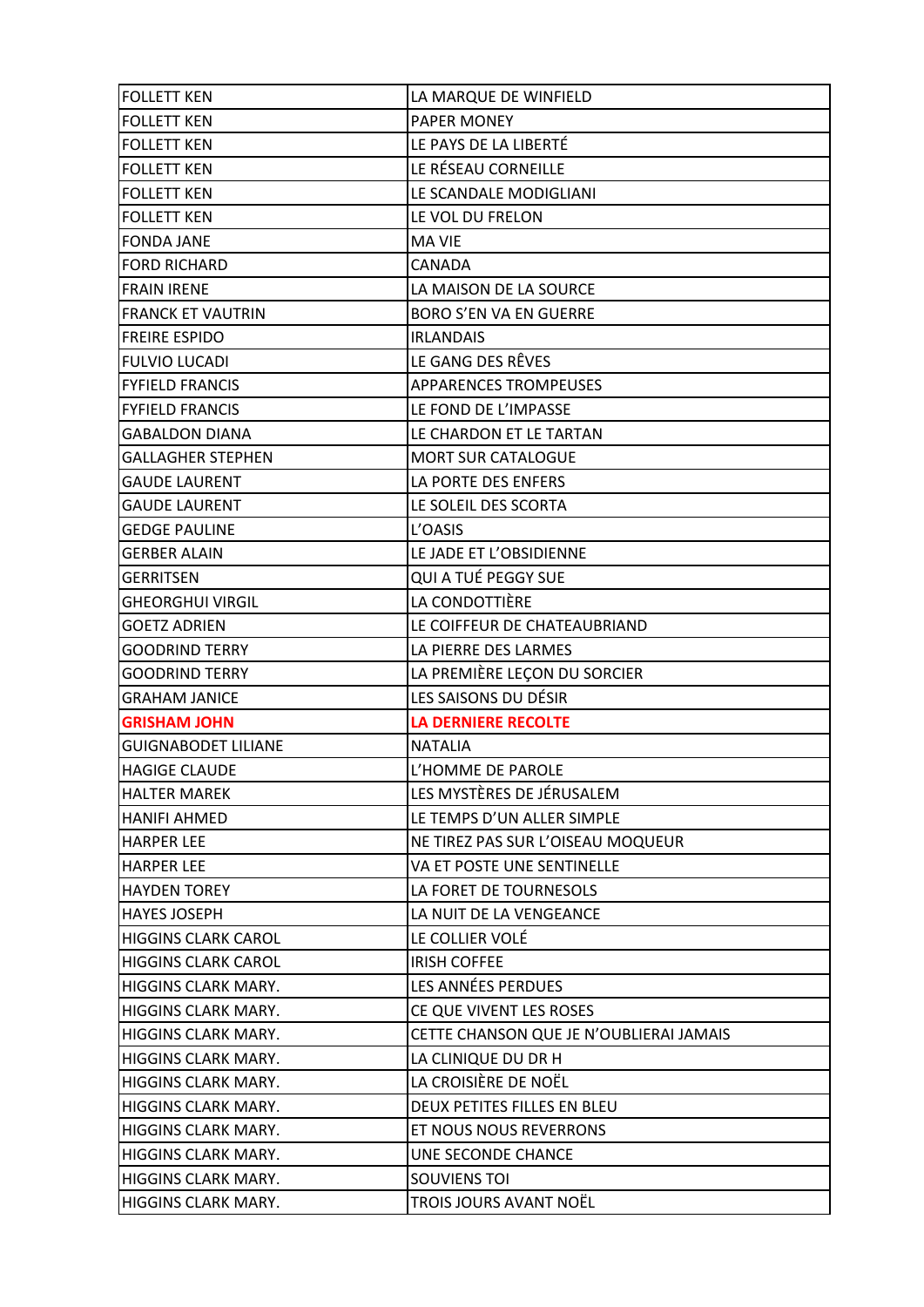| <b>HIGGINS CLARK MARY.</b>   | TU M'APPARTIENS                          |
|------------------------------|------------------------------------------|
| <b>HIGHSMITH PATRICIA</b>    | L'HOMME QUI RACONTAIT DES HISTOIRES      |
| <b>HILLERMAN TONY</b>        | UN HOMME EST TOMBÉ                       |
| <b>HINGLE MERSY</b>          | LE PRIX DE LA PEUR                       |
| <b>HOREL GERARD</b>          | RENAISSANCE                              |
| <b>HOUELLEBEGQ MICHEL</b>    | SOUMISSION                               |
| <b>HOUGRON JEAN</b>          | LA CHAMBRE                               |
| <b>HURWITZ GREGG</b>         | JE TE VOIS                               |
| <b>IRVING JOHN</b>           | DERNIÈRE NUIT À TWISTER RIVER            |
| <b>JACQ CHRISTIAN</b>        | LE MOINE ET LE VÉNÉRABLE                 |
| <b>JACQ CHRISTIAN</b>        | NEFERTITI L'OMBRE DU SOLEIL              |
| <b>JACQ CHRISTIAN</b>        | LA REINE LIBERTE. 1/2/3                  |
| <b>JAFFE RONA</b>            | LE DESTIN DE ROSE SMITHCARSON            |
| <b>JAKSON BRAUN LILIANE</b>  | LE CHAT QUI JOUAIT BRAHMS                |
| <b>JAKSON BRAUN LILIANE</b>  | LE CHAT QUI MANGEAIT DE LA LAINE         |
| <b>JAKSON BRAUN LILIANE</b>  | LE CHAT QUI VOYAIT ROUGE                 |
| JARDIN ALEXANDRE             | L'ILE DES GAUCHERS                       |
| JOHANNESDOTTI STEINUM        | L'ESCLAVE ISLANDAISE I                   |
| <b>JOHANNESDOTTI STEINUM</b> | L'ESCLAVE ISLANDAISE II                  |
| <b>JONCOUR SERGE</b>         | L'ECRIVAIN NATIONAL                      |
| <b>JONCOUR SERGE</b>         | REPOSE-TOI SUR MOI                       |
| <b>KELLY CATHY</b>           | A LA RECHERCHE DU BONHEUR                |
| <b>KENNEDY DOUGLAS.</b>      | AU DELÀ DES PYRAMIDES                    |
| <b>KENNEDY DOUGLAS.</b>      | AU PAYS DE DIEU                          |
| <b>KENNEDY DOUGLAS.</b>      | LES CHARMES DISCRETS DE LA VIE CONJUGALE |
| <b>KENNEDY DOUGLAS.</b>      | <b>CINQ JOURS</b>                        |
| <b>KENNEDY DOUGLAS.</b>      | LA POURSUITE DU BONHEUR                  |
| <b>KENNEDY DOUGLAS.</b>      | <b>QUITTER LE MONDE</b>                  |
| <b>KENNEDY DOUGLAS.</b>      | LA SYMPHONIE DU HASARD. 1/2/3            |
| KHADRA YASMINA               | LES HIRONDELLES DE KABOUL                |
| IKHOURY RAYMOND              | LE DERNIER TEMPLIER                      |
| KING STEPHEN                 | <b>SIMETIERRE</b>                        |
| <b>KLABUNDE ANJA</b>         | <b>MAGDA GOEBBELS</b>                    |
| <b>KLUUM RAY</b>             | EN PLEIN CŒUR                            |
| <b>KONSALIK</b>              | LE MANDARIN NOIR                         |
| <b>KRANTZ JUDITH</b>         | <b>FLASH</b>                             |
| <b>KYRIA</b>                 | L'ETE A COEUR PERDU                      |
| <b>LABRO PHILIPPE</b>        | UN ÉTÉ A L'OUEST                         |
| LAINE                        | TROIS PETITS MEURTRES ET PUIS S'EN VA    |
| LARSON ERIK                  | LE DIABLE DANS LA VILLE BLANCHE          |
| LE BLANC MAURICE             | LUPIN. LA DEMEURE MYSTÉRIEUSE            |
| LE VARLET BRIGITTE           | <b>FONT BRUNE</b>                        |
| <b>LEBRIS</b>                | LA BEAUTÉ DU MONDE                       |
| <b>LECARRE JOHN</b>          | LE CHANT DE LA MISSION                   |
| <b>LECARRE JOHN</b>          | UN PUR ESPION                            |
| <b>LECHERBONNIER BERNARD</b> | BOURREAUX DE PÈRE EN FILS                |
| <b>LEGADINIER GILLES</b>     | ET SOUDAIN TOUT A CHANGER                |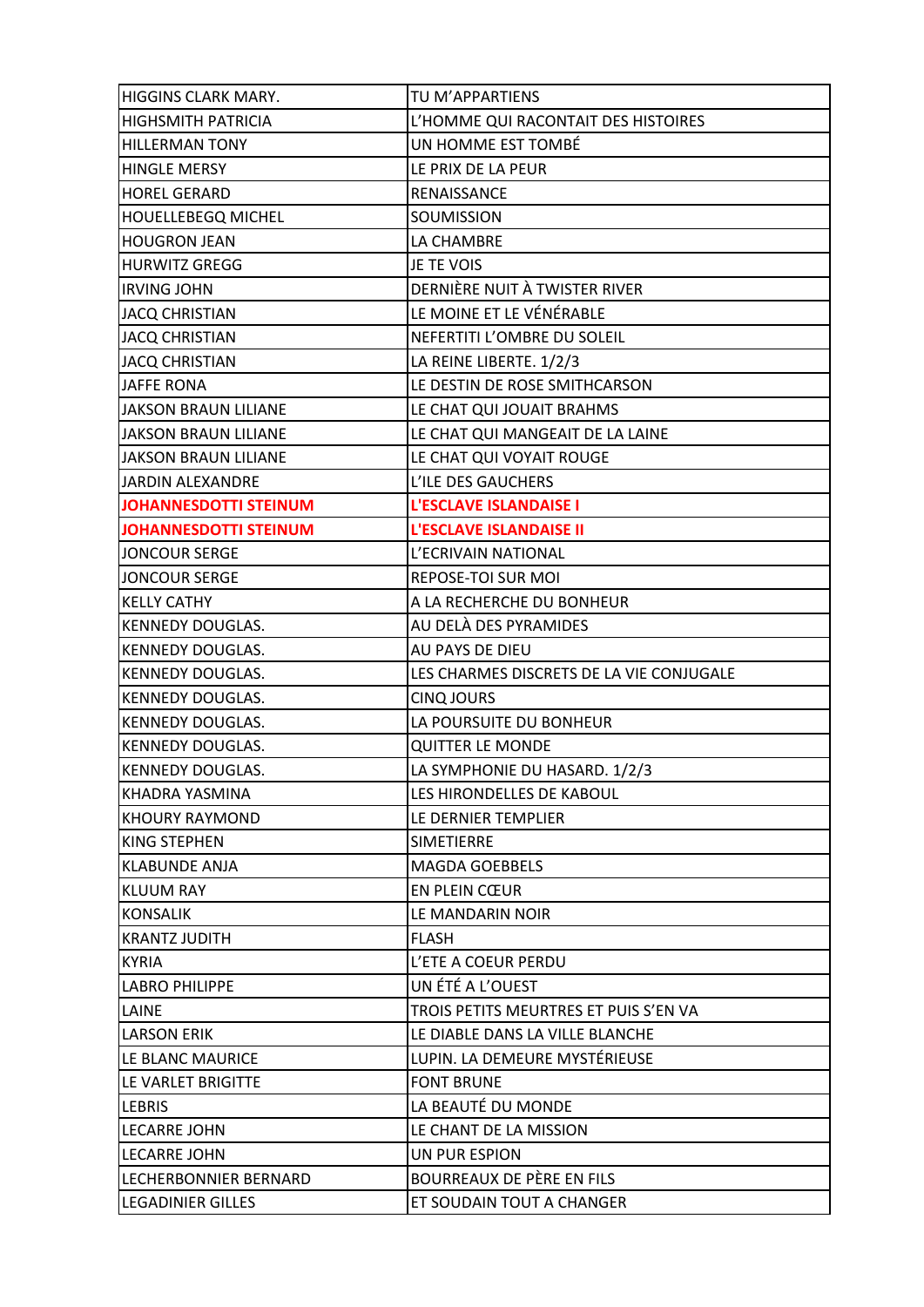| LÉGAL ANDRÉ                         | LE SHANGAIE                                            |
|-------------------------------------|--------------------------------------------------------|
| LÉON                                | MORT À LA FENICE                                       |
| <b>LESSING DORIS</b>                | <b>DANS MA PEAU</b>                                    |
| <b>LEVY MARC</b>                    | UN SENTIMENT PLUS FORT QUE LA PEUR                     |
| <b>LEVY MARC</b>                    | SI C'ETAIT A REFAIRE                                   |
| <b>LEWIS JENNIFER</b>               | LES AMANTS DU DÉSERT                                   |
| LOTT TIM                            | <b>FRANKIE BLUE</b>                                    |
| <b>LURIE ALISON</b>                 | FEMMES ET FANTÔMES                                     |
| <b>LURIE ALISON</b>                 | NE LE DITES PAS AUX GRANDS                             |
| <b>MAALOUF AMIN</b>                 | SAMARCANTE                                             |
| <b>MAC DONALD PATRICIA</b>          | LA FILLE SANS VISAGE                                   |
| MAC DONALD PATRICIA                 | UNE MÈRE SOUS INFLUENCE                                |
| MAC DONALD PATRICIA                 | LA SŒUR DE L'OMBRE                                     |
| <b>MAKINE ANDRE</b>                 | LA MUSIQUE D'UNE VIE                                   |
| <b>MALLERY SUSAN</b>                | LE PARFUM DU DÉSERT                                    |
| <b>MALLET ROBERT</b>                | <b>ELLYNN</b>                                          |
| <b>MANCEAUX MICHELE</b>             | <b>GRAND REPORTAGE</b>                                 |
| <b>MANCERON CLAUDE</b>              | LES HOMMES DE LA LIBERTÉ 1/2/3                         |
| <b>MANKELL HENNING</b>              | LA CINQUIÈME FEMME                                     |
| <b>MANKELL HENNING</b>              | LE GUERRIER SOLITAIRE                                  |
| <b>MANKELL HENNING</b>              | UNE MAIN ENCOMBRANTE                                   |
| <b>MANKELL HENNING</b>              | LES MORTS DE LA SAINT JEAN                             |
| <b>MANKELL HENNING</b>              | LA MURAILLE INVISIBLE                                  |
| <b>MARGOLIN PHILLIP</b>             | <b>SLEEPING BEAUTY</b>                                 |
| <b>MARLOW STEPHEN</b>               | <b>CHRISTOPHE COLOMB</b>                               |
| <b>MATHER ANNE</b>                  | LES PORTES DU DESTIN                                   |
| MC BAIN ED                          | <b>CASH CASH</b>                                       |
| <b>MEYER BERTRAND</b>               | <b>BUCKINGHAM STORY</b>                                |
| <b>MEYER PHILIPP</b>                | LE FILS                                                |
| MILOSZEWSKY ZYGMUNT                 | <b>LES IMPLIQUES</b>                                   |
| <b>MONTIFIORE SANTA</b>             | L'ARBRE AUX SECRETS                                    |
| <b>MORIZE JACQUES</b>               | <b>LES MARTYRES DE MONPLAISIR</b>                      |
| <b>MORIZE JACQUES</b>               | L'INCONNU DE LA TÊTE D'OR                              |
| <b>MOSCA LYLIANE</b>                | <b>LES AMANTS DU MOULIN</b>                            |
| <b>MOURAD KENIZE</b>                | DE LA PART DE LA PRINCESSE MORTE                       |
| <b>MUSSO GUILLAUME</b>              | <b>CENTRAL PARK</b>                                    |
| <b>MUSSO GUILLAUME</b>              | JE REVIENS TE CHERCHER                                 |
| <b>MUSSO GUILLAUME</b>              | L'INSTANT PRESENT                                      |
| NESBO JO                            | L'HOMME CHAUVE-SOURIS                                  |
| <b>NOIRET PHILIPPE</b>              | MÉMOIRE CAVALIÈRE                                      |
| Ô'BRIEN                             | L'ESPRIT DES COLLINES                                  |
| <b>ORBAN CHRISTINE</b>              | LE COLLECTIONNEUR                                      |
| <b>ORSENNA ERIK</b>                 | L'EXPOSITION COLONIALE                                 |
| <b>OYLER CHRIS</b><br>PADE VICTORIA | VA VERS LA LUMIÈRE MON FILS<br>UN BÉBÉ CHEZ LES HANSON |
| <b>PANCOL KATHERINE</b>             | LES ÉCUREUILS DE CENTRAL PARK SONT TRISTES             |
| <b>PANCOL KATHERINE</b>             | LA VALSE LENTE DES TORTUES                             |
| PATTERSON JAMES                     | L'AMOUR NE MEURT JAMAIS                                |
|                                     |                                                        |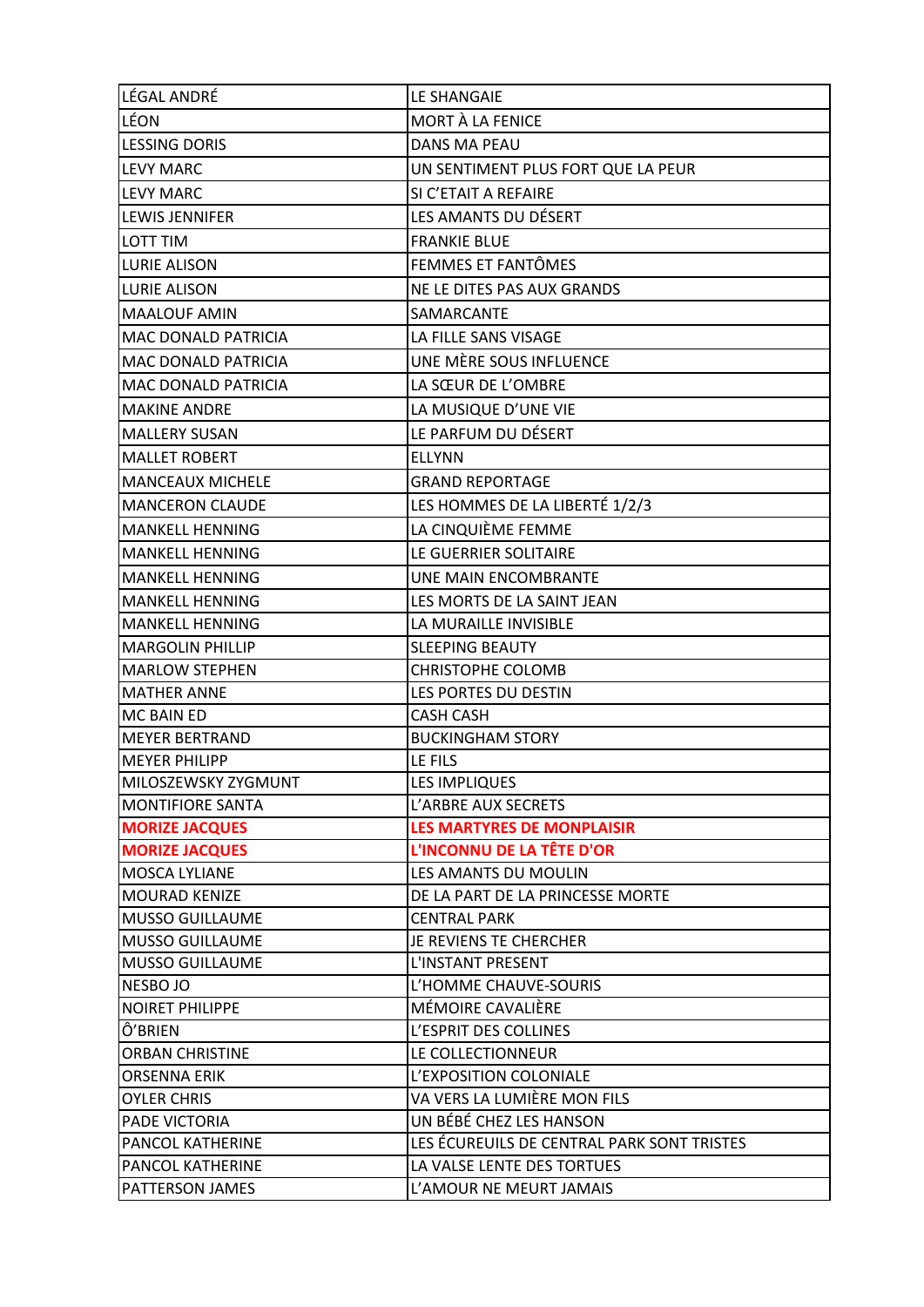| PATTERSON JAMES                                 | POUR TOI NICOLAS                                  |
|-------------------------------------------------|---------------------------------------------------|
| PEARSE LESLEY                                   | UNE FEMME TROP FRAGILE                            |
| PERIER JEAN MARIE                               | <b>LOIN DE PARIS</b>                              |
| PETERS ELLIS                                    | LES AILES DU CORBEAU                              |
| PETERS ELLIS                                    | L'APPRENTI DU DIABLE                              |
| PEYRAMAURE MICHEL                               | JEANNE D'ARC                                      |
| PHILIPE ANNE                                    | UN ÉTÉ A LA MER                                   |
| PHILIPE ANNE                                    | LE REGARD DE VINCENT                              |
| <b>PLAIN BELVA</b>                              | <b>LES WERNER</b>                                 |
| POIVRE D'ARVOR PATRICK                          | ELLE N'ETAIT PAS D'ICI                            |
| POIVRE D'ARVOR VERONIQUE                        | A SOLENNELLEMENT                                  |
| PRESTON ET CHILD                                | LE PIÈGE DE L'ARCHITECTE                          |
| <b>QUEFFELEC YANN</b>                           | LE MAÎTRE DES CHIMÈRES                            |
| REYNAERT FRANÇOIS                               | NOS AMIS LES HÉTÉROS                              |
| <b>RICE LOUANE</b>                              | LA PLAGE AUX SOUVENIRS                            |
| RICHARDS ÉMILIE                                 | CE MYSTÉRIEUX INCONNU                             |
| RIPLEY ALEXANDRE                                | LA DEMOISELLE DU MISSISSIPI                       |
| <b>ROBERTS NORA</b>                             | L'ECLAIRAGE E MAC GREGOR                          |
| <b>ROBERTS NORA</b>                             | L'INVITEE DE L'ORAGE                              |
| <b>ROBERTS NORA</b>                             | LE SECRET DU BAYOU                                |
| <b>ROBERTS NORA</b>                             | SERENA LA REBELLE                                 |
| <b>ROBERTS NORA</b>                             | LA VALLÉE DES PROMESSES                           |
| <b>ROBERTS NORA</b>                             | SEULE AVEC MON ENNEMI                             |
| ROQUEBERT MICHEL                                | HISTOIRE DES CATHARES                             |
| <b>ROSS JOANN</b>                               | <b>TROIS SŒURS</b>                                |
| <b>RUGGIERI MARION</b>                          | PAS CE SOIR, JE DÎNE AVEC MON PERE                |
| RUPIN JEAN CHRISTOPHE                           | ROUGE BRÉSIL                                      |
| <b>SAGNE JEAN</b>                               | <b>TOULOUSE LAUTREC</b>                           |
| SALDMANN FRÉDÉRIC                               | NOTRE SANTÉ SANS RISQUE                           |
| <b>SANSOM C.J.</b>                              | <b>DISSOLUTION</b>                                |
| <b>SARDOU ROMAIN</b>                            | PARDONNEZ NOS OFFENCES                            |
| <b>SCHMITT ERIC EMMANUEL</b>                    | LES DEUX MESSIEURS DE BRUXELLES                   |
| <b>SCHMITT ERIC EMMANUEL</b>                    | LA FEMME AU MIROIR                                |
| <b>SCHMITT ERIC EMMANUEL</b>                    | OSCAR ET LA DAME ROSE                             |
| <b>SCHMITT ERIC EMMANUEL</b>                    | LA PART DE L'AUTRE                                |
| <b>SCHULZE DALLAS</b>                           | LES VENGEANCES DU COEUR                           |
| SCHUMAN ROBERT ET CLARA                         | <b>JOURNAL INTIME</b>                             |
| SERULLAZ MAURICE                                |                                                   |
|                                                 | <b>DELACROIX</b>                                  |
| <b>SEYVOS FLORENCE</b>                          | <b>LES APPARITIONS</b>                            |
| <b>SHAY KATRYN</b>                              | CE SECRET ENTRE NOUS                              |
| SIGNOL CHRISTIAN                                | ADELINE EN PÉRIGORD                               |
| <b>SIMENON</b>                                  | <b>MAIGRET HÉSITE</b>                             |
| <b>SIMENON</b>                                  | <b>TOUT SIMENON</b>                               |
| <b>SIMONS PAULLINA</b>                          | TATANIA                                           |
| <b>SINCLAIR DANI</b>                            | UN BÉBÉ A PROTÉGER                                |
| <b>SINOUE GILBERT</b>                           | L'ENFANT DE BRUGGES                               |
| <b>SINOUE GILBERT</b>                           | LE SOUFFLE DU JASMIN                              |
| SMITH DÉBORAH                                   | LA MONTAGNE DE L'OURS                             |
| <b>SOLOMONS NATASHA</b><br><b>SORENSON JILL</b> | JACK RAVENBLUM RÊVE EN ANGLAIS<br>L'ILE DU DANGER |